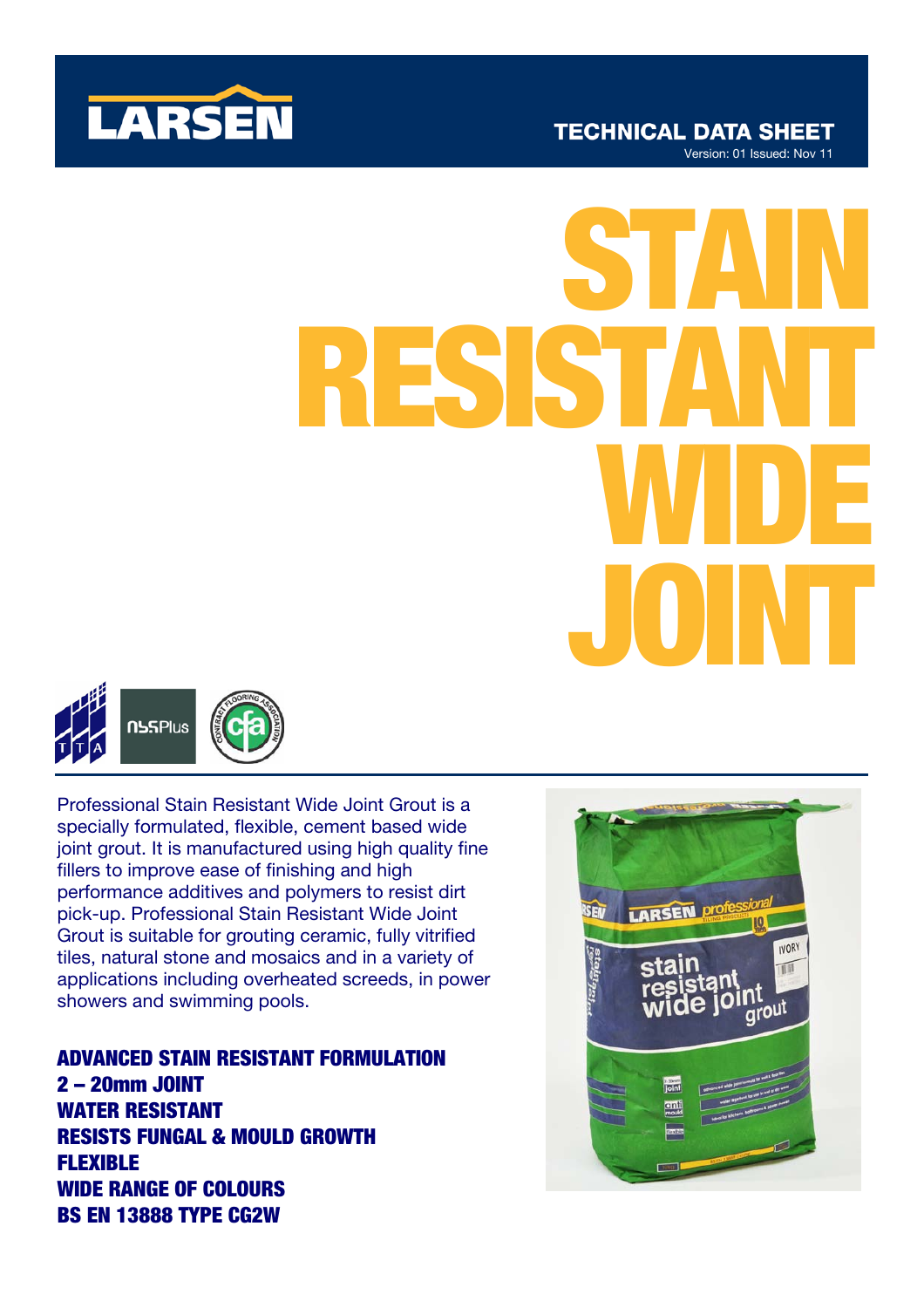

Version: 01 Issued: Nov 11

# TECHNICAL INFORMATION:

| <b>PRODUCT INFORMATION</b>      |                                                                                                                                                                                                                                                                                                          |
|---------------------------------|----------------------------------------------------------------------------------------------------------------------------------------------------------------------------------------------------------------------------------------------------------------------------------------------------------|
| <b>FORM:</b>                    | Powder                                                                                                                                                                                                                                                                                                   |
| <b>STANDARD COLOUR(S):</b>      | Grey, Limestone, White, Ivory, Beige, Jasmine                                                                                                                                                                                                                                                            |
| <b>HAZARD INFORMATION:</b>      | <b>IRRITANT - Consult Safety Datasheet before use</b>                                                                                                                                                                                                                                                    |
| <b>CLEANING:</b>                | Clean tools, equipment, etc. Using warm water.<br>Mechanical means are necessary when the product has set.                                                                                                                                                                                               |
| <b>PACKAGING:</b>               | 10kg multiwall sealed paper sacks and 3kg plastic bags                                                                                                                                                                                                                                                   |
| <b>STORAGE CONDITIONS:</b>      | Store in sealed containers in dry conditions, protected from<br>extremes of temperature                                                                                                                                                                                                                  |
| <b>SHELF LIFE:</b>              | 6 months in unopened manufacturer's packaging                                                                                                                                                                                                                                                            |
| <b>APPLICATION INFORMATION</b>  |                                                                                                                                                                                                                                                                                                          |
| <b>MIX PROPORTIONS:</b>         | Mix 10kg powder with 2.5L water                                                                                                                                                                                                                                                                          |
| <b>POT LIFE:</b>                | Approx. 60 minutes @ 20°C                                                                                                                                                                                                                                                                                |
| <b>APPLICATION TEMPERATURE:</b> | $+5^{\circ}$ C to $+30^{\circ}$ C                                                                                                                                                                                                                                                                        |
| <b>JOINT WIDTH:</b>             | $2-20$ mm                                                                                                                                                                                                                                                                                                |
| <b>TIME TO TRAFFIC:</b>         | Light Foot Traffic after 12 hours<br><b>Full Traffic after 24 hours</b><br>(depending on site conditions)                                                                                                                                                                                                |
| <b>COVERAGE:</b>                | Dependent on the size of tile, joint width and joint depth.<br>Coverage = $(L + B) \times W \times D \times 2.0$<br>kg/m <sup>2</sup><br>$(L \times B)$                                                                                                                                                  |
|                                 | Where: $L = length of tile$<br>$B =$ breadth of tile<br>$W = width of joint$<br>$D = depth of joint$<br>$2.0$ = specific gravity of grout<br>E.g. 300 x 300mm tile 8 mm deep, at 6 mm wide joint<br>Coverage = $(300 + 300) \times 6 \times 8 \times 2.0 = 0.64$ kg/m <sup>2</sup><br>$(300 \times 300)$ |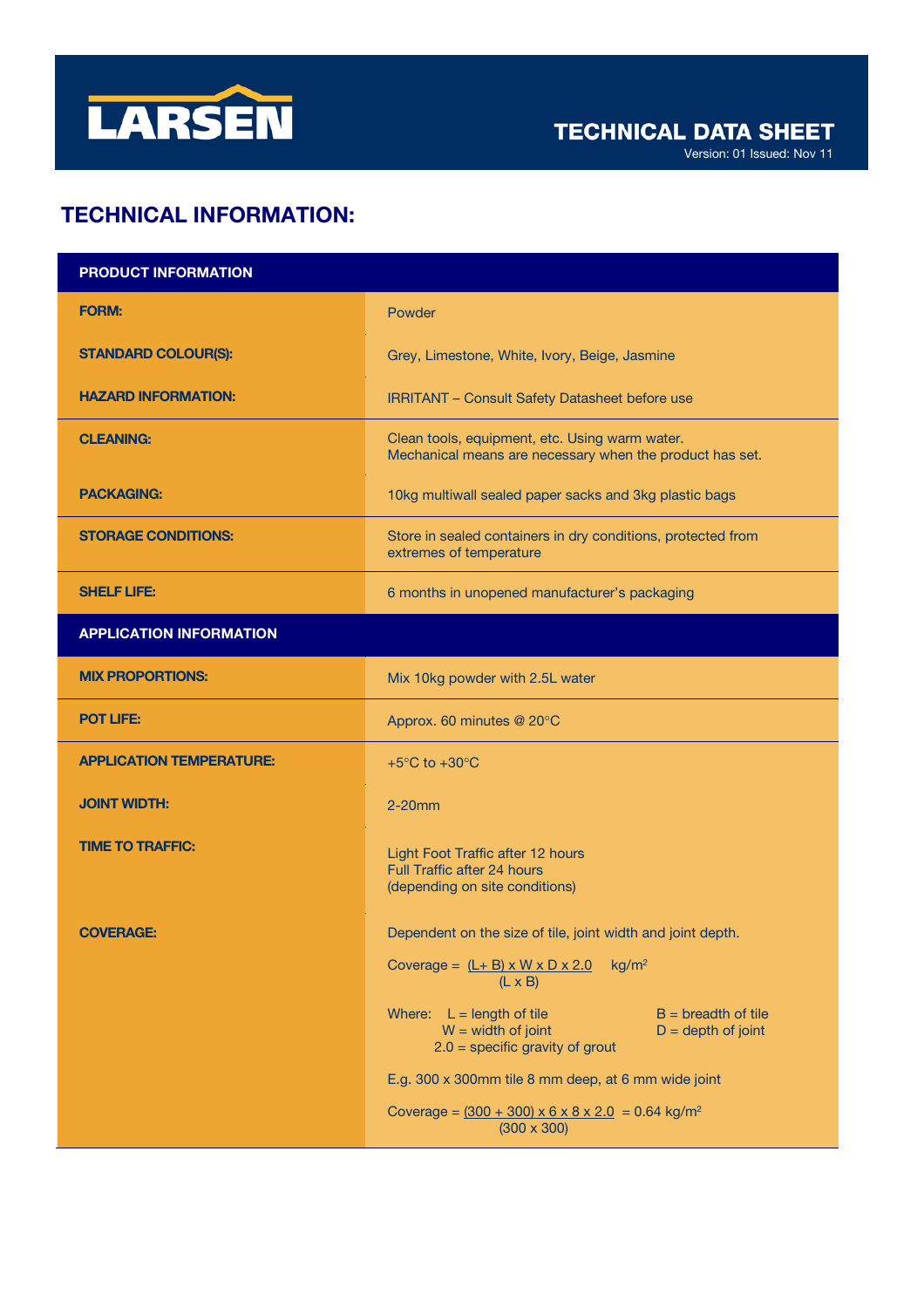

# TECHNICAL INFORMATION (continued):

| <b>PERFORMANCE INFORMATION*</b> |                                      |
|---------------------------------|--------------------------------------|
| <b>ABRASION RESISTANCE:</b>     | $\leq 2000$ mm <sup>3</sup>          |
| <b>FLEXURAL STRENGTH:</b>       | $\geq$ 2.5MPa                        |
| <b>COMPRESSIVE STRENGTH:</b>    | $\geq$ 15MPa                         |
| <b>SHRINKAGE:</b>               | $\leq$ 3mm/m                         |
| <b>WATER ABSORPTION:</b>        | @30 min $\leq$ 2g @240 min $\leq$ 5g |
| <b>CLASSIFICATION:</b>          | Type CG2 W                           |
| *Typical Results to BS EN 13888 |                                      |